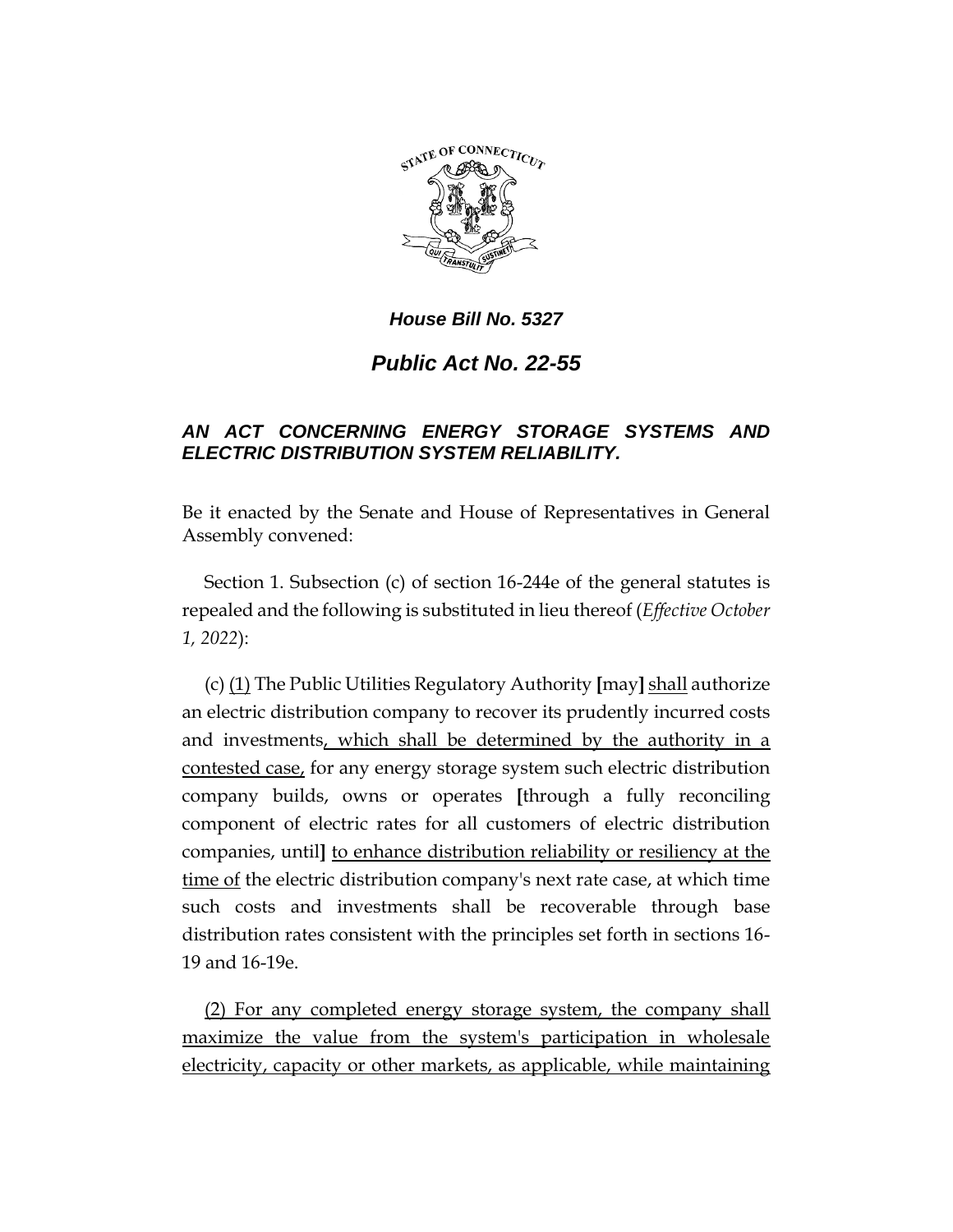#### *House Bill No. 5327*

distribution system reliability. Any net revenues from such participation shall be credited to ratepayers to offset the cost of the completed system in rates.

Sec. 2. (NEW) (*Effective from passage*) (a) The Public Utilities Regulatory Authority shall direct each electric distribution company, as defined in section 16-1 of the general statutes, to submit on or before January 1, 2023, no more than three proposals to the authority for a pilot program for the company to build, own and operate energy storage systems, as defined in section 16-1 of the general statutes, for the purpose of demonstrating and investigating how energy storage systems can improve resiliency of critical infrastructure and improve reliability of the electric distribution system.

(b) The authority shall approve or modify a proposal if it concludes that investment in such energy storage systems is reasonable, prudent and provides value to ratepayers.

(c) An electric distribution company may recover its prudently incurred costs made pursuant to this section through a fully reconciling component of electric rates for all customers until the electric distribution company's next rate case, at which time such costs and investments shall be recoverable through base distribution rates consistent with the principles set forth in sections 16-19 and 16-19e of the general statutes.

(d) For any completed energy storage system, the company shall maximize the value from the system's participation in wholesale electricity, capacity or other markets, as applicable, while maintaining distribution system reliability. Any net revenues from such participation shall be credited to ratepayers to offset the cost of the completed system in rates.

(e) The provisions of this section shall not be construed to impose any